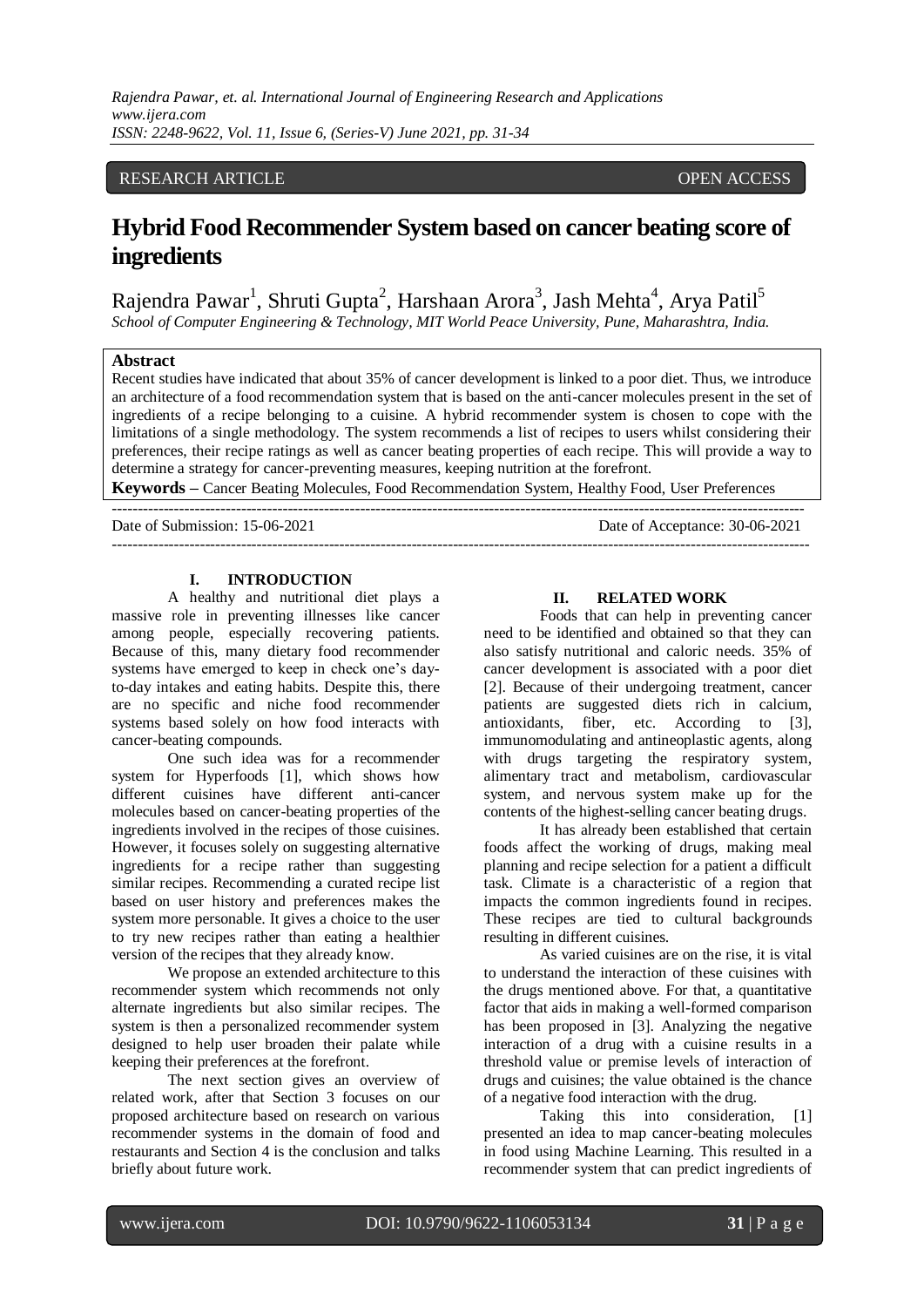the recipe using an image inputted to the system by a URL and suggests healthy alternatives to the recipe's ingredients based on their proximity in the embedded vectorial space to the ones identified by the Inverse Cooking Algorithm [4].

The algorithm predicts which cuisine the recipe belongs to from the resultant set of ingredients of that recipe and estimates the probability of negative drug interaction of the recipe with antineoplastic drug based on the predicted cuisine.

This was achieved by taking ingredients from the Recipe 1M+ dataset [5] and K&N datasets to create a vocabulary that was then embedded into a vectorial space to reduce the dimensionality. This was used by an SVC classifier to predict the cuisines from each set of ingredients that made a recipe, taking into consideration the parameters and functions, accounting for the dimensions of the training set. Next, the recipes and cuisines were classified based on cancer-beating molecules present to predict their negative drug interactions.

Finally, the system thus displays which cuisine the recipe belongs to highlighted by green or red based on the cancer beating score calculated. Green indicates that the cuisine to which the recipe is a good choice and red means it is not. Substitutes to the ingredients of the recipe are also recommended (e.g. - if the recipe has rice, the recommendation will be to use brown rice or Bok choy and so on).

What we propose is an architecture that is an extension to the above recommender system which recommends recipes rather than alternative substitutes to the ingredients of a recipe, based on a user's cuisine preferences and if they liked or disliked the recipes which were recommended to them. To deal with the limitations of a single technique, we propose a Hybrid Recommender System combining both collaborative and contentbased recommender techniques. The most widely used rating prediction technique for CF is matrix factorization [6].

In matrix factorization, a given matrix of numerical ratings (e.g., Likert scale) of users for items  ${r_{ui}}_{m \times n}$  (m users and n items) is decomposed into two lower dimensional matrices, so that a rating prediction for all the unknown entries in the original matrix  $\{r_{\rm ui}\}\$  can be computed [7]. Vectors of Abstract factors are learned by mining these ratings and both users and items are modelled with them. The relationships between items and users are used for predicting missing ratings and generating recommendations [6].

Some variants of this algorithm exploit additional data for improving the accuracy of prediction. SVD++ [7] is one such popular variant. It considers implicit feedback provided by the user such as the user's eating history, using which proved highly valuable for the prediction algorithm. gSVD++, an extension to SVD++, was proposed that uses explicitly stated preferences, e.g., user ratings, besides the user's implicit feedback to train the recommendation model [8].

To create a food recommendation system, it is important to consider the sequencing and combination of food recommendation components.

The interaction between the user and system includes:

1. Preference Elicitation Step: user rates and tags recipes.

2. Recommendation Step: user is presented with recommendations.

The first step, preference elicitation, focuses on collecting the long term (stable) user preferences, i.e., their general taste. In our proposed system, it is completed in two stages:

(1) asking the users to choose cuisines they like

(2) rating and tagging some recipes that the user has experienced

The system needs to explore a bit more of the user's preferences by presenting additional recipes for the user to rate. These recipes are determined by speculating what the user may have eaten but has not yet marked in the first step. Active learning techniques such as Binary Prediction technique [9, 10] can be used for finding such recipes.

This implicit feedback of the user's level of satisfaction with the rated recipe was then converted to confidence levels. [11]. Three CF algorithms namely Alternating Least Squares (ALS) [12], Bayesian Personalized Ranking (BPR) [13] and Logistic Matrix Factorization (LMF) [14] were tested. The best performing algorithm is ALS [11].

In [11], the system relies on ALS to output a preference score  $s(r, u)_n \in [0, 1]$ , for each recipe and user combination. A health score independent of users' preferences, is also assigned to the recipes  $s(r)_h \in [0, 1].$ 

The preference and health scores are then combined to calculate a final score  $s(r, u) \in [0, 1]$  like in (1):

$$
s(r, u) = \frac{w_p \times s(r, u)_p + w_h \times (1 - s(r)_h)}{w_p + w_h}
$$

where  $w_p$  is the weight assigned to the preference factor and  $w_h$  to the health factor. Recipes are ranked and recommended to the user based on this score. The users can select values for  $w_h$  and  $w<sub>n</sub>$  to define if the recommendations should be more taste-oriented or more health-oriented.

- (1) Preference-based recommender.  $(w_h = 0)$
- (2) Healthy recommender  $(w_p = 0)$
- (3) Hybrid recommender:  $(w_p, w_h \neq 0)$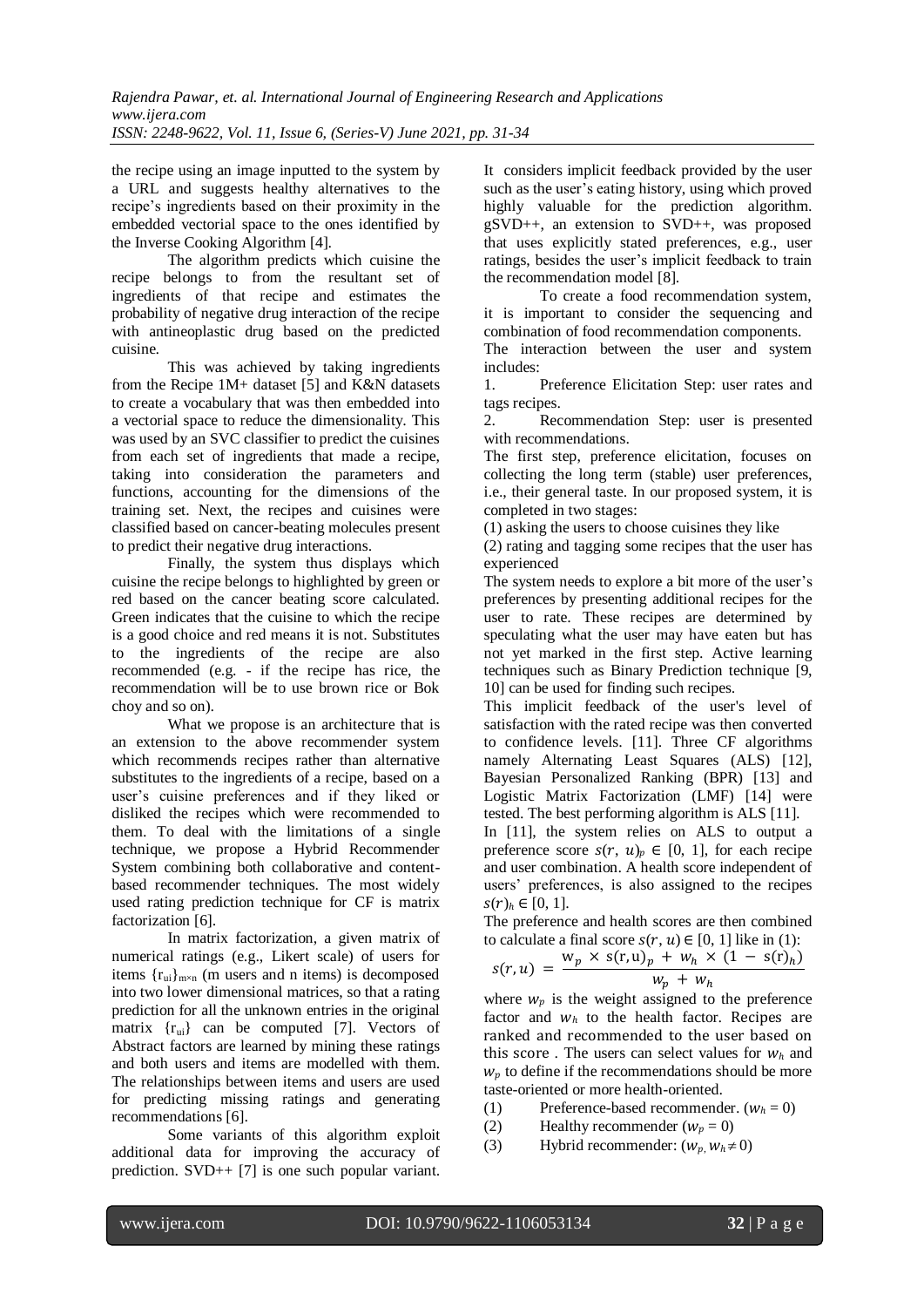*Rajendra Pawar, et. al. International Journal of Engineering Research and Applications www.ijera.com ISSN: 2248-9622, Vol. 11, Issue 6, (Series-V) June 2021, pp. 31-34*

## **III. PROPOSED ARCHITECTURE**

Our hybrid recommendation system comprises of both content-based and collaborative filtering recommendation systems. After a user logs into the system, preferences are collected based on [8].

 In the first layer we have two blocks – the content-based(CB) block and the collaborative filtering(CF) block as shown in Fig. 1.



*Figure 1. architecture of the hybrid recommender system*

In the CB block, we input the recipe preference data collected by the system, along with the recipe data. The system filters recipes according to user preference and returns a set of recipes (RL1), whose preference score  $s(r)$ <sub>n</sub> is defined as (2):

$$
s(r)_p = 1
$$

 In the CF block, we input the full user history data, to generate a distance graph of user preferences, using cosine similarity. This creates clusters of users with similar taste. We then filter 15 neighbours closest to the current user and retrieve recipes that have been liked by these users. The final preference scores for these recipes are calculated using  $(3)$ :

$$
s(r)_p = \frac{d_{\text{max}} - d_n}{d_{\text{max}}} * r
$$

where  $d_{\text{max}}$  is the maximum distance of a neighbour from the user,  $d_n$  is the distance of user from neighbour who liked the recipe,  $r_n$  is the neighbours rating. The preference scores are then scaled, and a set of recipes(RL2) with preference scores is generated.

 The union of recipe sets RL1 and RL2 is passed through a post process block which removes any recipes previously liked/disliked by the user. The resulting set is inputted to the CBM Block to get their associated health scores  $s(r)_h \in [0, 1]$ . We use the architecture proposed in [1], to determine the health scores of each recipe. These health scores are independent of the preference scores. The final score for a recipe is then calculated using (4):

$$
s(r) = \frac{w_p \times s(r)_p + w_h \times s(r)_h}{w_p + w_h}
$$

The scores are then used to rank and display them. The user can browse and rate these recipes, which will be added to user history.

## **IV. CONCLUSION**

In this paper, we proposed the architecture for a Hybrid food recommendation system that can be used at health care centers to prepare diet charts accordingly or by individuals on their own devices. The approach consisted of a content-based system that filtered the recipes according to user preference and returned a set of recipes along with a Collaborative Filter that considered the user history, thus introducing subtle changes to the user's palate which avoids a drastic shift to a rigorous diet.

In the future, implementation of the proposal with a different algorithm with more features pertaining to people with different needs and issues such as diabetes, obesity, etc. might result in a recipe list with varied performance scores and results, the differences to which might be interesting to observe.

#### **REFERENCES**

- [1]. Veselkov, K., Gonzalez, G., Aljifri, S. et al., HyperFoods: Machine intelligent mapping of cancer-beating molecules in foods*, Sci Rep 9, 9237*, 2019.
- [2]. H. Arem and E. Loftfield, Cancer Epidemiology: A Survey of Modifiable Risk Factors for Prevention and Survivorship*, American Journal of Lifestyle Medicine, vol. 12, no. 3*, 2018.
- [3]. M. Jovanovik, A. Bogojeska and D. e. a. Trajanov, Inferring Cuisine — Drug Interactions Using the Linked Data Approach, *Scientific Reports, vol. 5, no. 9346*, 2015.
- [4]. A. Salvador, M. Drozdzal, X. Giro-i-Nieto and A. Romero, Inverse Cooking: Recipe Generation from Food Images, *Computer Vision and Pattern Recognition*, 2018.
- [5]. J. Marín et al., Recipe1M+: A Dataset for Learning Cross-Modal Embeddings for Cooking Recipes and Food Images, *IEEE Transactions on Pattern Analysis and Machine Intelligence, vol. 43, no. 1*, 2021.
- [6]. Mouzhi Ge, Mehdi Elahi, Ignacio Fernaández-Tobías, Francesco Ricci, and David Massimo, Using tags and latent factors in a food recommender system, *Proceedings of the 5th International Conference on Digital Health* 2015.